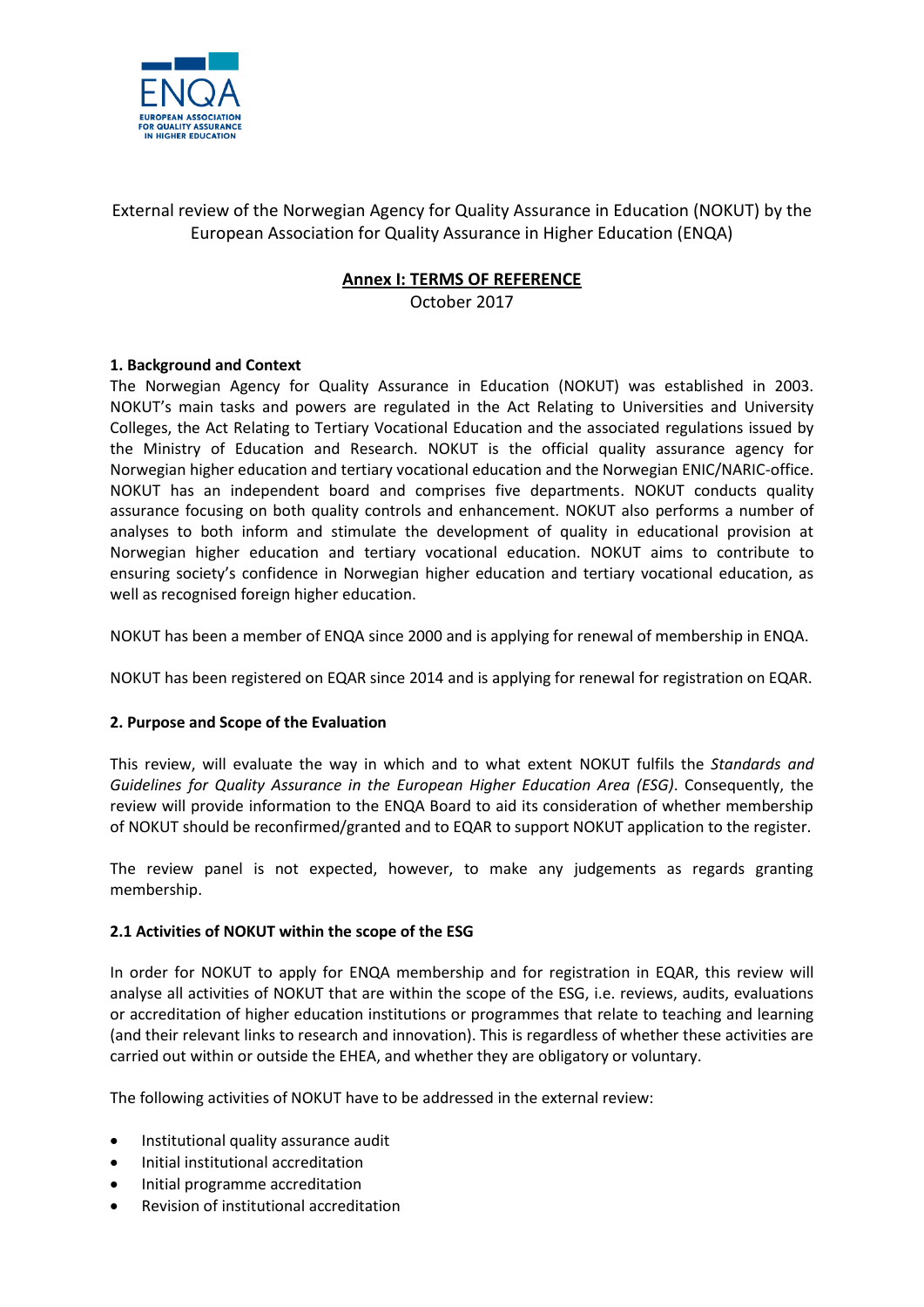- Revision of programme accreditation
- Combined Subject‐specific Evaluations Interaction between Research and Education *(The activity should thus be considered in the external review of NOKUT, provided it is finalised in time to be analysed by the review panel.)*

### **3. The Review Process**

The process is designed in the light of the *Guidelines for ENQA Agency Reviews* and in line with the requirements of the *EQAR Procedures for Applications*.

The evaluation procedure consists of the following steps:

- Formulation of the Terms of Reference and protocol for the review;
- Nomination and appointment of the review panel;
- Self-assessment by NOKUT including the preparation of a self-assessment report;
- A site visit by the review panel to NOKUT;
- Preparation and completion of the final evaluation report by the review panel;
- Scrutiny of the final evaluation report by the ENQA Review Committee;
- Analysis of the scrutiny by the ENQA Board and their decision regarding ENQA membership;
- Follow-up of the panel's and/or ENQA Board's recommendations by the agency, including a voluntary follow-up visit.

#### **3.1 Nomination and appointment of the review team members**

The review panel consists of four members: one or two quality assurance experts, an academic employed by a higher education institution, student member, and eventually a labour market representative (if requested). One of the members will serve as the chair of the review panel, and another member as a review secretary. For ENQA Agency Reviews at least one of the reviewers is an ENQA nominee (most often the QA professional[s]). At least one of the reviewers is appointed from the nominees of either the European University Association (EUA) or the European Association of Institutions in Higher Education (EURASHE), and the student member is always selected from among the ESU-nominated reviewers. If requested, the labour market representative may come from the Business Europe nominees or from ENQA. An additional panel member may be included in the panel at the request of the agency under review. In this case an additional fee to cover the reviewer's fee and travel expenses is applied.

The panel will be supported by the ENQA Secretariat review coordinator who will monitor the integrity of the process and ensure that ENQA expectations are met throughout the process. The ENQA staff member will not be the Secretary of the review and will not participate in the discussions during the site visit interviews.

Current members of the ENQA Board are not eligible to serve as reviewers.

ENQA will provide NOKUT with the list of suggested experts with their respective curriculum vitae to establish that there are no known conflicts of interest. The experts will have to sign a non-conflict of interest statement as regards the NOKUT review.

#### **3.2 Self-assessment by NOKUT, including the preparation of a self-assessment report**

NOKUT is responsible for the execution and organisation of its own self-assessment process and shall take into account the following guidance: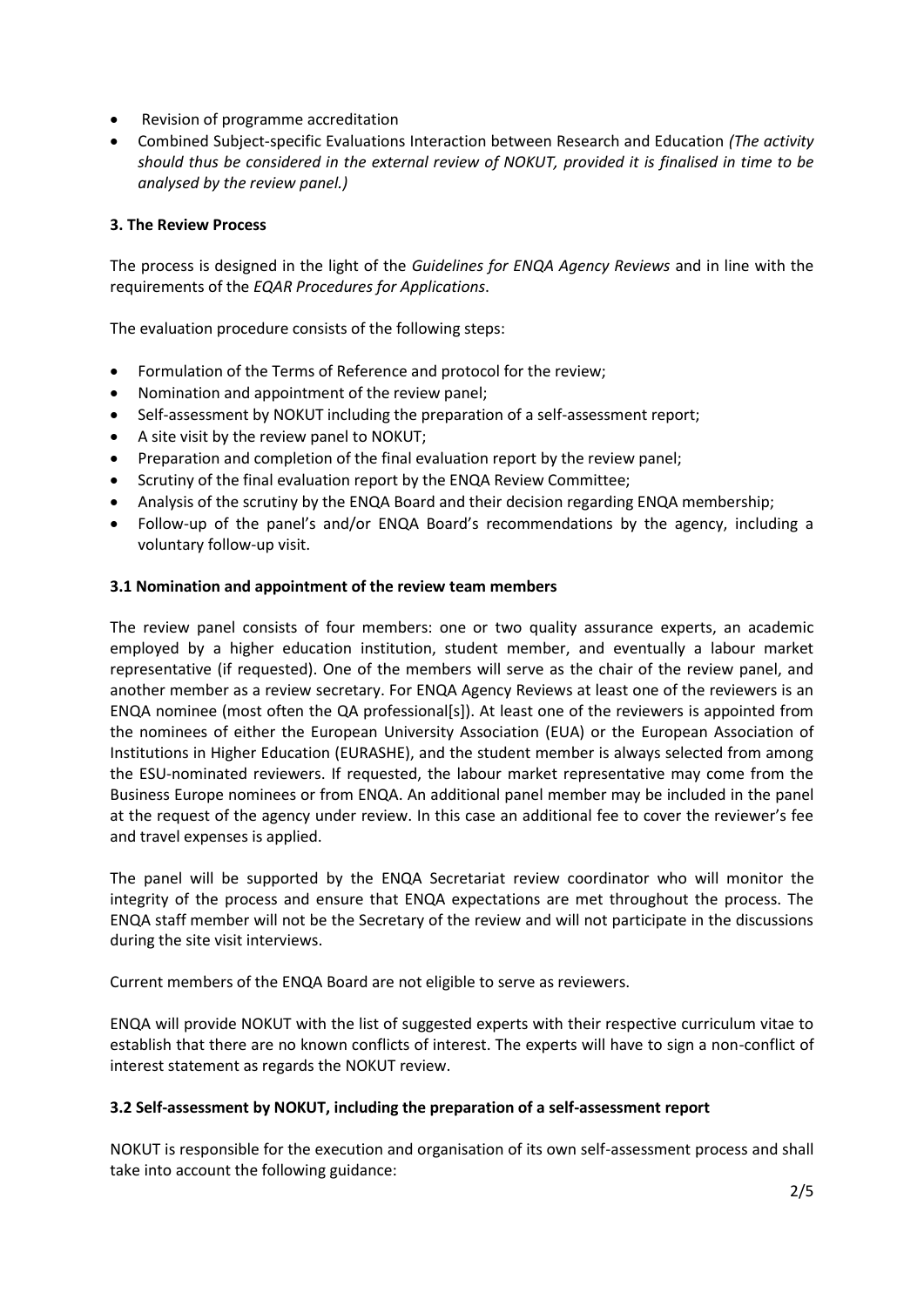- Self-assessment is organised as a project with a clearly defined schedule and includes all relevant internal and external stakeholders;
- The self-assessment report is broken down by the topics of the evaluation and is expected to contain, among others: a brief description of the national HE and QA system; background description of the current situation of the Agency; an analysis and appraisal of the current situation; proposals for improvement and measures already planned; a SWOT analysis; each criterion (ESG part II and III) addressed individually. All agency's QA activities (whether within their national jurisdiction or outside of it, and whether obligatory or voluntary) will be described and their compliance with the ESG analysed.
- The report is well-structured, concise and comprehensively prepared. It clearly demonstrates the extent to which NOKUT fulfils its tasks of external quality assurance and meets the ESG and thus the requirements of ENQA membership.
- The self-assessment report is submitted to the ENQA Secretariat who has 4 weeks to prescrutinise it before forwarding the report to the panel of experts. The purpose of the prescrutiny is to ensure that the self-assessment report is satisfactory for the consideration of the panel. The Secretariat will not judge the content of information itself but whether the necessary information, as stated in the ENQA Guidelines for External Review of Quality Assurance Agencies, is present. For the second and subsequent reviews, the agency is expected to enlist the recommendations provided in the previous review and to outline actions taken to meet these recommendations. In case the self-assessment report does not contain the necessary information and fails to respect the requested form and content, the ENQA Secretariat reserves the right to reject the report and ask for a revised version within 4 weeks. In such cases, an additional fee of 1000 € will be charged to the agency.
- The report is submitted to the review panel a minimum of six weeks prior to the site visit.

#### **3.3 A Site Visit by the Review Panel**

NOKUT will draw up a draft proposal of the schedule for the site visit to be submitted to the review panel at least two months before the planned dates of the visit. The schedule includes an indicative timetable of the meetings and other exercises to be undertaken by the review panel during the site visit, the duration of which is 2,5 days. The approved schedule shall be given to NOKUT at least one month before the site visit, in order to properly organise the requested interviews.

The review panel will be assisted by NOKUT in arriving in Oslo.

The site visit will close with a final de-briefing meeting outlining the panel's overall impressions but not its judgement on the granting or reconfirmation of ENQA membership.

#### **3.4 Preparation and completion of the final evaluation report**

On the basis of the review panel's findings, the review secretary will draft the report in consultation with the review panel. The report will take into account the purpose and scope of the evaluation as defined under articles 2 and 2.1. It will also provide a clear rationale for its findings with regards to each ESG. A draft will be first submitted to the ENQA review coordinator who will check the report for consistency, clarity and language and it will be then submitted to NOKUT within 11 weeks of the site visit for comment on factual accuracy. If NOKUT chooses to provide a statement in reference to the draft report it will be submitted to the chair of the review panel within two weeks after the receipt of the draft report. Thereafter the review panel will take into account the statement by NOKUT, finalise the document and submit it to ENQA.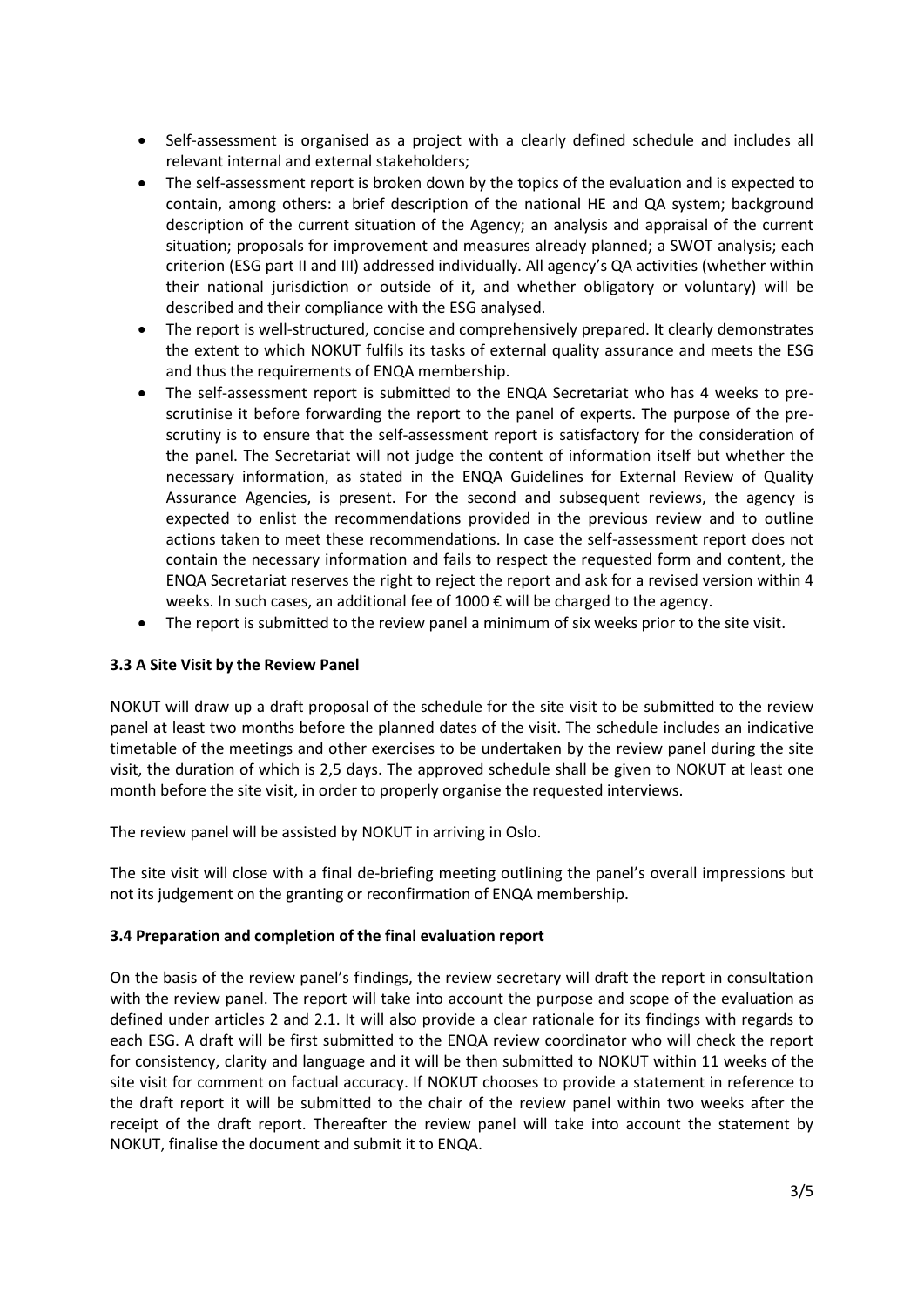The report is to be finalised within three months of the site visit and will not exceed 40 pages in length.

When preparing the report, the review panel should also bear in mind the *EQAR Policy on the Use and Interpretation of the ESG*, so as to ensure that the report will contain sufficient information for the Register Committee for application to EQAR.

NOKUT is also requested to provide a letter addressed to the ENQA Board outlining its motivation applying for membership and the ways in which NOKUT expects to contribute to the work and objectives of ENQA during its membership. This letter will be discussed along with the final evaluation report.

### **4. Follow-up Process and Publication of the Report**

NOKUT will consider the expert panel's report and will publish it on its website once the ENQA Board has made its decision. The report will also be published on the ENQA website, regardless of the review outcome and decision by the ENQA Board. NOKUT commits to preparing a follow-up plan in which it addresses the recommendations of the review panel and to submitting a follow-up report to the ENQA Board. The follow-up report will be published on the ENQA website, in addition to the full review report and the Board's decision.

The follow-up report will be complemented by a small-scale visit to the agency performed by two members of the original panel (whenever possible). This visit will be used to discuss issues, based on the ESG, considered as of particular importance or challenge by NOKUT. Its purpose is entirely developmental and has no impact on the judgement of membership and/or compliance of the agency with the ESG. Should the agency not wish to take advantage of this opportunity, it may opt out by informing the ENQA Review Coordinator about this.

#### **5. Use of the report**

ENQA shall retain ownership of the report. The intellectual property of all works created by the expert panel in connection with the review contract, including specifically any written reports, shall be vested in ENQA.

The review report is used by the Board of ENQA for the purpose of reaching a conclusion on whether NOKUT has met the ESG and can be thus admitted/reconfirmed as a member of ENQA. The report will also be used for registration on EQAR, and is designed so as to serve these two purposes. However, the review report is to be considered final only after being approved by the ENQA Board. Once submitted to NOKUT and ENQA and until it is approved by the Board the report may not be used or relied upon by NOKUT, the panel and any third party and may not be disclosed without the prior written consent of ENQA. NOKUT may use the report at its discretion only after the Board has approved of the report. The approval of the report is independent of the decision on membership.

The Chair of the panel shall remain available to respond to questions of clarification or further information from the EQAR Register Committee provided that the ENQA Secretariat is copied in all such requests.

## **6. Budget**

NOKUT shall pay the following review related fees:

| Fee of the Chair     | 4,500 EUR |
|----------------------|-----------|
| Fee of the Secretary | 4,500 EUR |